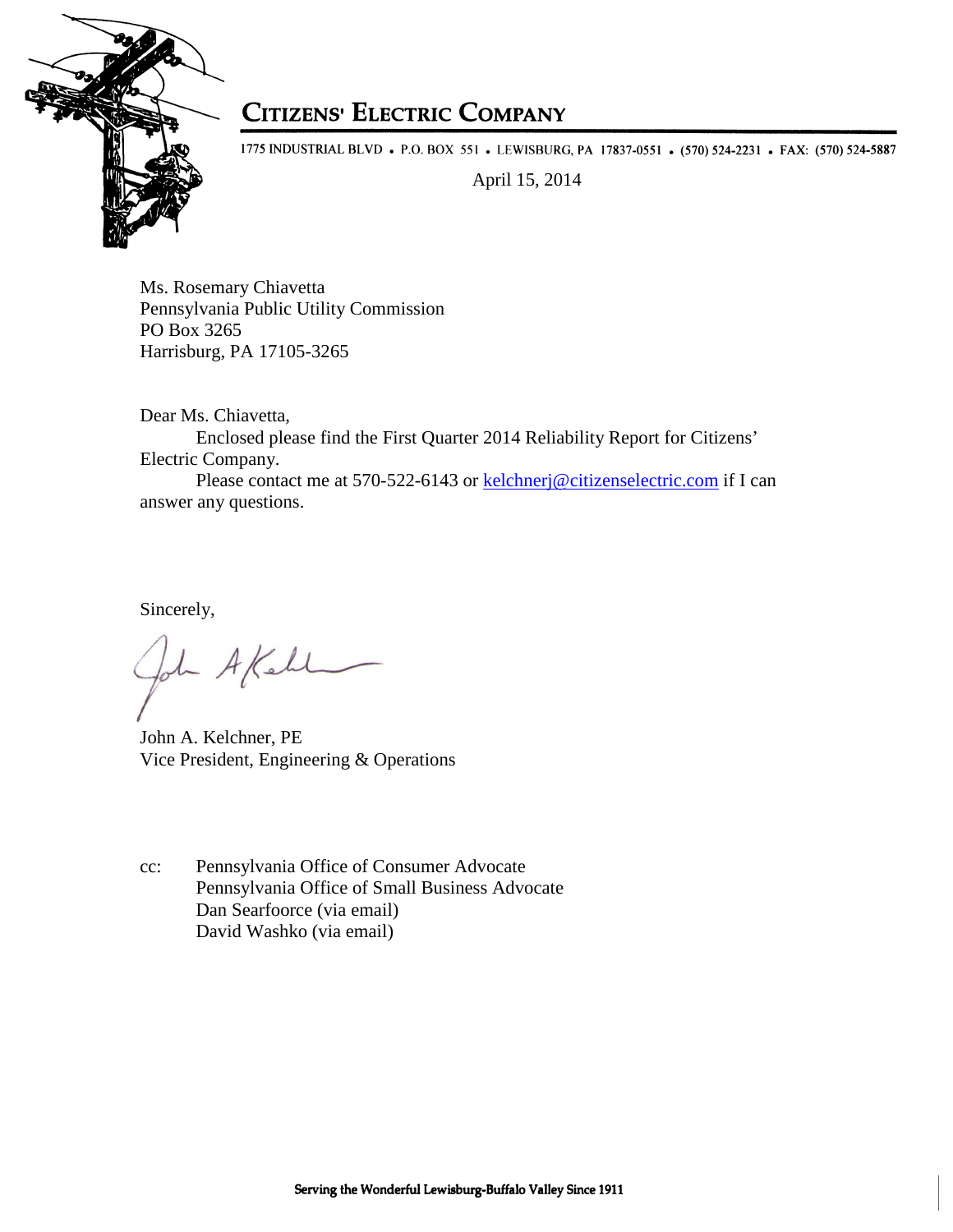Citizens' Electric Company Quarterly Service Reliability Report First Quarter, 2014 Prepared by John A. Kelchner, PE Vice President of Engineering & Operations 570-522-6143 kelchnerj@citizenselectric.com April 15, 2014

§ 57.195(e)(1) - **A description of each major event that occurred during the preceding quarter, including the time and duration of the event, the number of customers affected, the cause of the event and any modified procedures adopted in order to avoid or minimize the impact of similar events in the future.** 

No Major Events occurred during the period.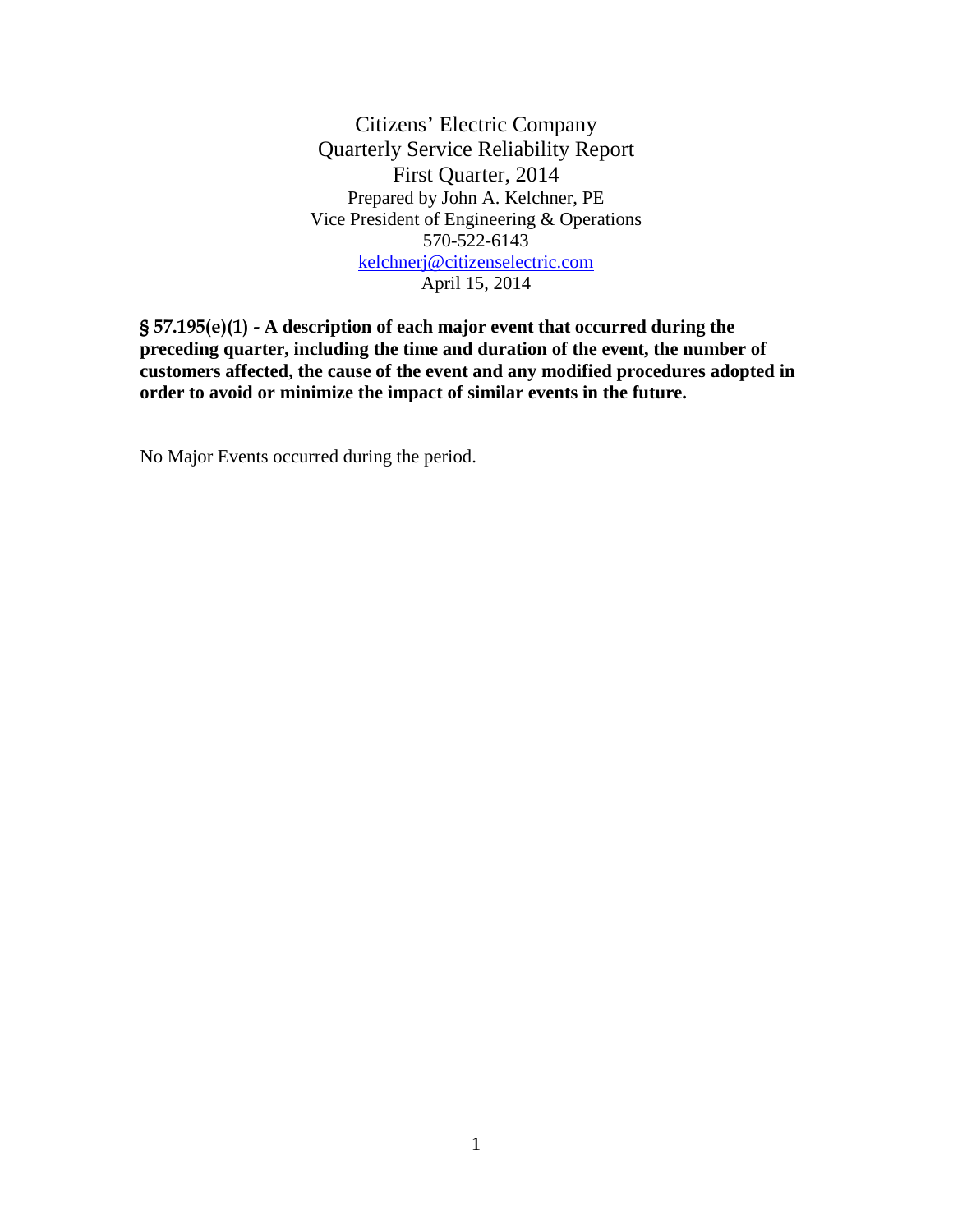§ 57.195(e)(2) - **Rolling 12-month reliability index values (SAIFI, CAIDI, SAIDI, and if available, MAIFI) for the EDC's service territory for the preceding quarter. The report shall include the data used in calculating the indices, namely the average number of customers served, the number of sustained customer interruptions, the number of customers affected, and the customer minutes of interruption. If MAIFI values are provided, the report shall also include the number of customer momentary interruptions.** 

|              | Rolling 12-Month         |
|--------------|--------------------------|
| Index        | <b>Value for Quarter</b> |
| <b>SAIFI</b> | 0.46                     |
| <b>SAIDI</b> | 37                       |
| CAIDI        | 81                       |

| Total $#$ of            | # of Interruptions | # of Customers | <b>Customer Minutes</b> |
|-------------------------|--------------------|----------------|-------------------------|
| <b>Customers Served</b> |                    | Affected       |                         |
| 6,882                   | 48                 | 3.156          | 256,313                 |

The following outages were approved for exclusion as Major Events during the preceding 12-month period and are not included in the above calculations:

| Date      | # of Customers<br>Affected | <b>Customer Minutes</b> |
|-----------|----------------------------|-------------------------|
| 5/19/2013 | 1,304                      | 149,516                 |
| 6/18/2013 | .222                       | 64,766                  |
| 7/7/2013  | 793                        | 99.190                  |